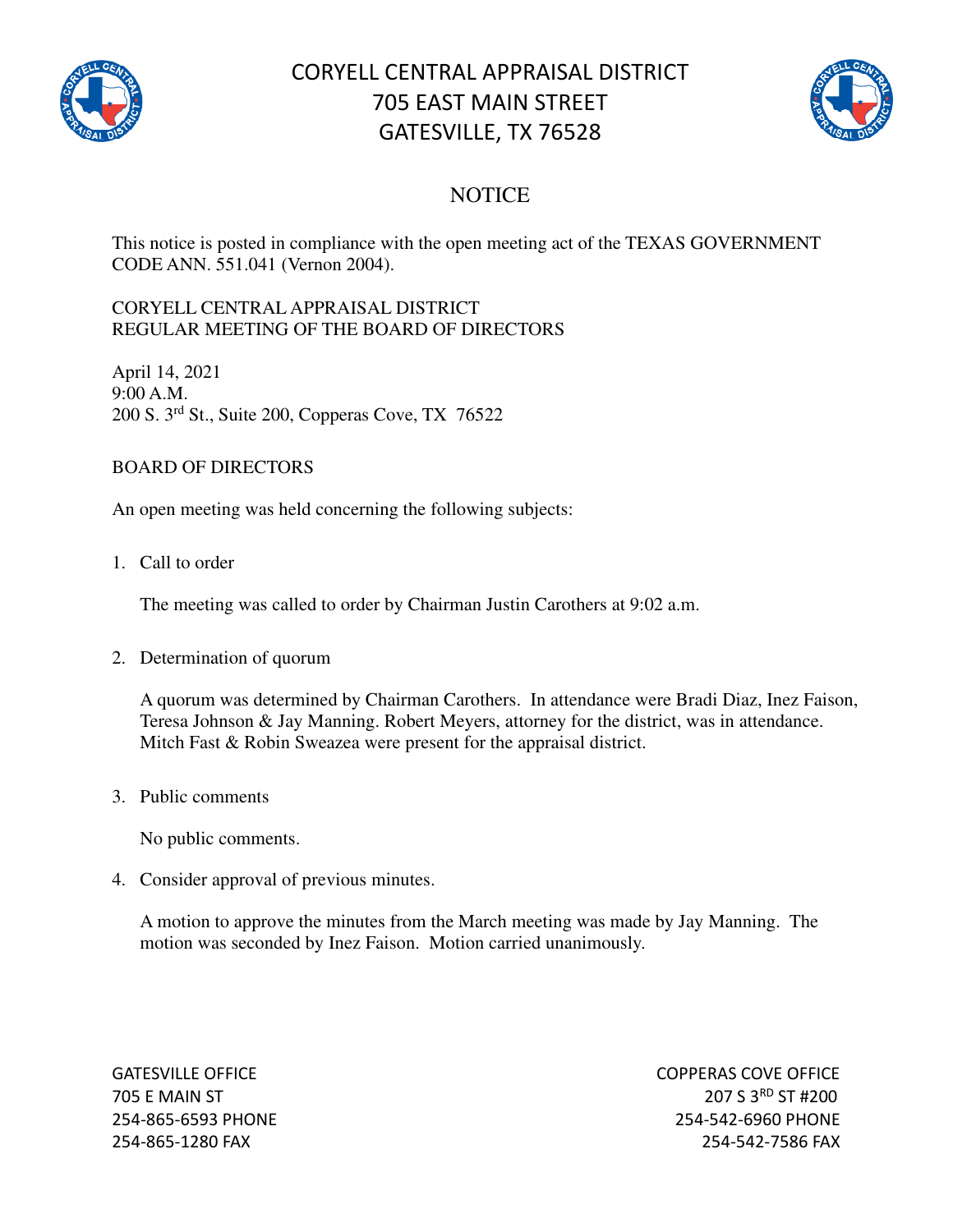



5. Consider approval of monthly financial reports.

A motion to approve the financial reports for December 2020, January 2021 & February 2021 was made by Jay Manning. The motion was seconded by Teresa Johnson. Motion carried unanimously.

6. Consider course of action concerning prior year Harris Govern billing statements.

A motion to pay the Harris Govern bill out of the current year budget was made by Bradi Diaz. The motion was seconded by Inez Faison. Motion carried unanimously.

7. Consider course of action concerning approval of plans and specifications for office renovation of 202 E. Robertson Ave, Copperas Cove, TX 76522.

The Chief Appraiser presented the final construction plans received from NEAL Architectural Group. A motion to approve the plans as presented was made by Bradi Diaz. The motion was seconded by Jay Manning. Motion carried unanimously.

8. Consider course of action concerning payment of Invoice 2009-02-02 to NEAL Architectural Group, Inc.

A motion to pay the \$13,300 invoice from NEAL Architectural Group from the Legal and Technology Fund was made by Jay Manning. The motion was seconded by Teresa Johnson. Motion carried unanimously.

9. Consider course of action concerning adoption of the prevailing wage rate as determined by the United States Department of Labor.

A motion to approve Resolution 2021-0300 was made by Bradi Diaz. The motion was seconded by Teresa Johnson. Motion carried unanimously.

10. Consider course of action concerning the purchasing method that provides the best value for the

Coryell Central Appraisal District.

A motion to approve Resolution 2021-0200 was made by Teresa Johnson. The motion was seconded by Inez Faison. Motion carried unanimously.

GATESVILLE OFFICE **COPPERAS COVE OF EXAMPLE 2** 705 E MAIN ST 207 S 3RD ST #200 254-865-6593 PHONE 254-542-6960 PHONE 254-865-1280 FAX 254-542-7586 FAX